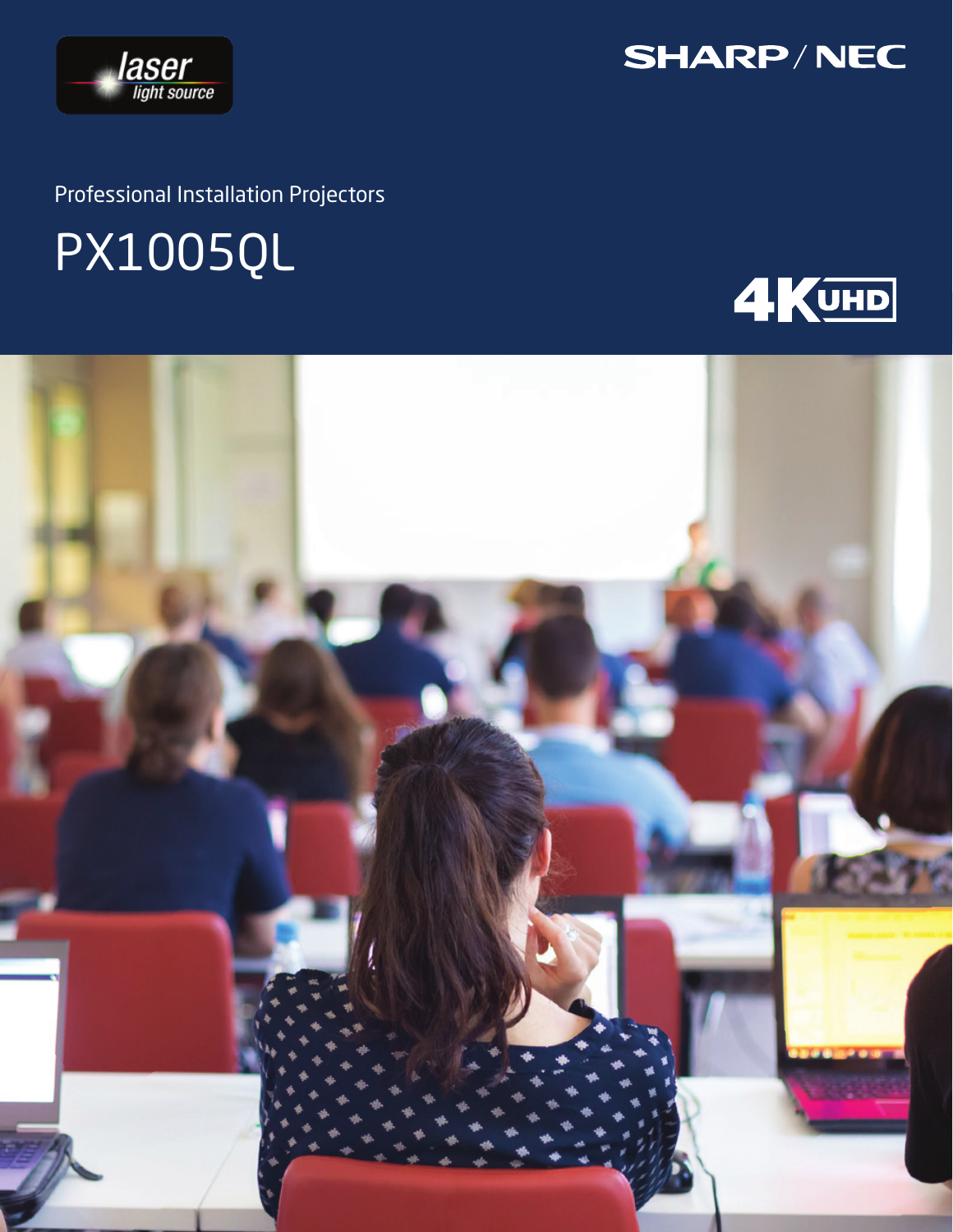# Powerful installation projectors with laser-phosphor light source supports new, demanding projection applications.

## Laser Light Module

- **•** 20,000-plus hours of virtually maintenance-free operation
- **•** High-brightness, lower power consumption enhances applications such as retail, digital signage and theme parks
- **•** Ability to control brightness creating a stable image over longer time periods
- **•** Images appear immediately after power on due to instantaneous start up of the laser

# Flexible

- **•** Enjoy greater installation flexibility with a complete line of optional bayonet style lenses (8) for quick and easy exchange (including the NP39ML-4K UST lens). Lens throw distances range from 1.6 to 182.9 ft
- **•** Tilt-free installation capabilities make these projector ideal for almost any install environment, including portrait orientation
- **•** +50%/-30% vertical lens shift and +20%/-10% horizontal lens shift capabilities make alignment easy

# 4K UHD Resolution

- **•** Utilizing the latest DMD chip from Texas Instruments with pixel shift capabilities resulting in an unsurpassed viewable resolution of 8.3million pixels
- **•** Viewable resolution matches standard 4K UHD LCD displays providing consistency when developing content for your presentations (native WQXGA 2716 x 1528 + 4K Smoothing)
- **•** Allows four distinct 1080p resolution images to be displayed at one time creating a seamless video wall

# Stacking correction

The industry's first built-in stacking correction capabilities (up to four projectors) allows the projectors to boost an image's brightness up to 40,000 lumens, which is ideal for larger-sized screens and environments with heavy ambient light. This feature also prevents the complete loss of an image, which can happen when using only one projector.



# Edge blending

This function seamlessly blends multiple projected images to display a single high-resolution image.





#### Integrated and Powerful

- **•** Project uncompressed FHD video with integrated HDBaseT
- **•** High performance video processing/scaling creates life-like images
- **•** Integrated software applications such as DisplayNote®, Crestron Roomview, AMX Beacon and PJ Link allow for complete interactivity and control



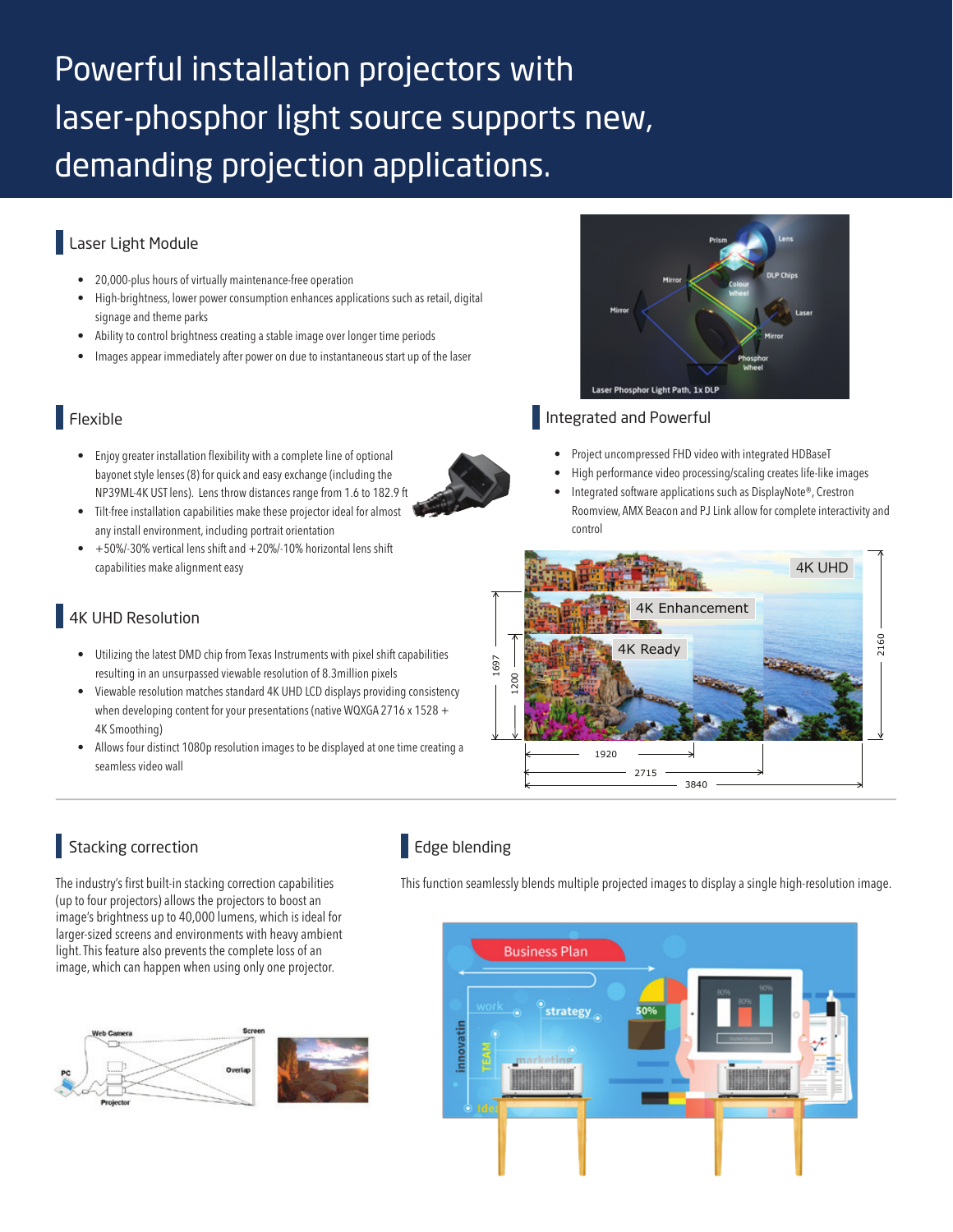#### Built-In HDBaseT Support

Simplify your installations with HDBaseT. Optimized for video applications and supporting uncompressed full HD digital video, audio, ethernet, power and various control signals. With only a single cable (up to 100m) to run, infrastructure and labor costs are reduced, installations are significantly easier, and there is no cable clutter to manage. With uncompressed HD video support, images have never been more stunning. What's more, control signals are contained in the same cable.



### Sealed Optical Engine

- **•** Longer lasting more consistent image and light output
- **•** Maintenance becomes a thing of the past allowing
- **•** Eliminates external contaminants from depositing on the optical engine preventing a degradation in image brightness

# Cornerstone

Enhanced keystone correction allows for horizontal, vertical and diagonal image correction for aligned images even when the projector is set up at an angle to the screen.





#### Tilt-free

The projector can be rotated freely (360°) to orient the image depending on the installation requirements



#### **Portrait mode**

Allows the projector to be rotated (and screen if necessary) to a vertical alignment so that portrait content can be viewed without black bars on the side when landscape mode is used.